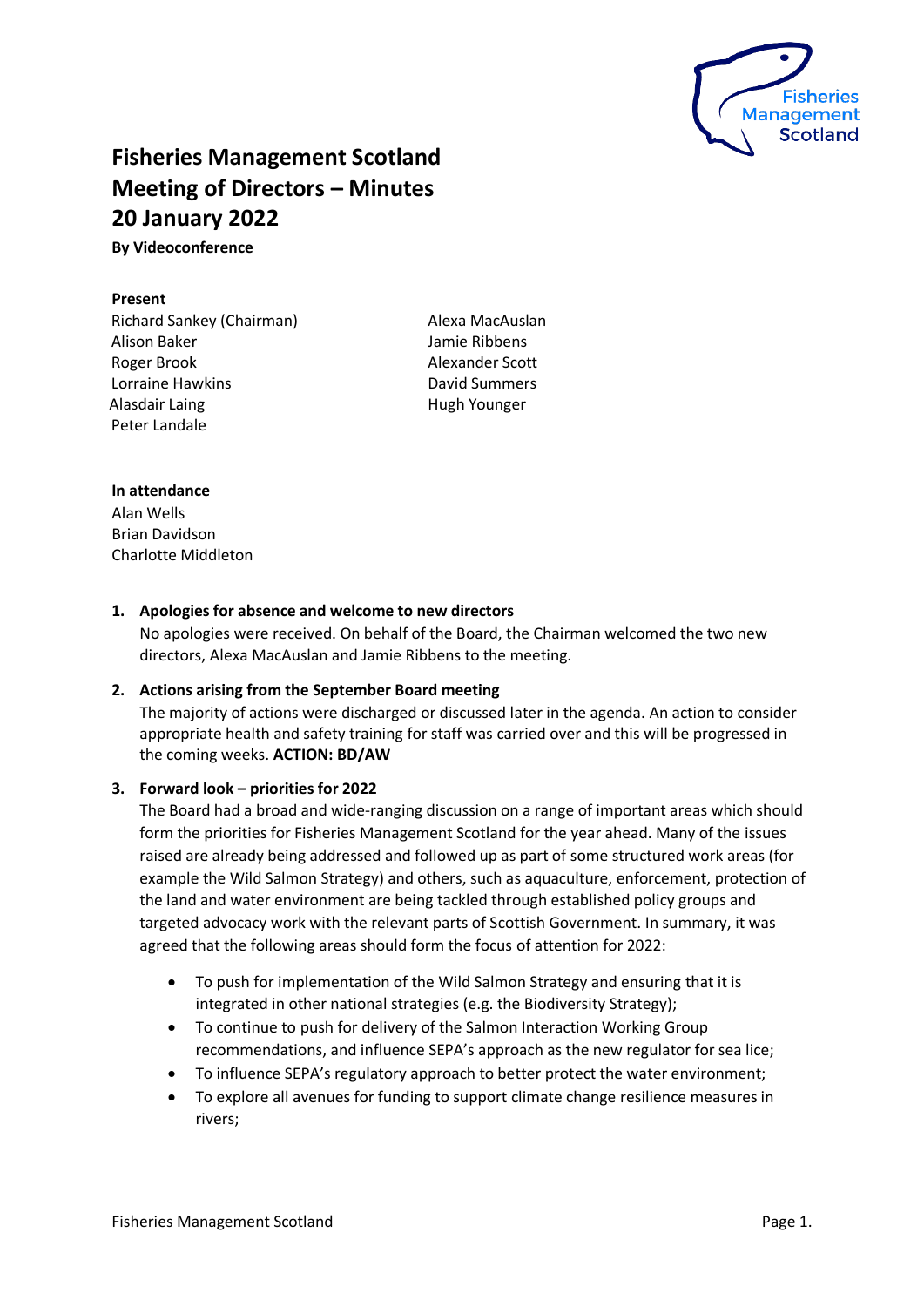- To influence a range of national planning processes (including Regional Marine Plans and Marine Protected Areas) to ensure that these benefit migratory fish as Priority Marine Features;
- To deliver a co-ordinated strategy to help address impacts of hydro on wild salmon, through a Fisheries Management Scotland Hydro Committee;
- To ensure that predation on wild salmon is considered through the delivery of the Wild Salmon Strategy actions;
- To ensure that the Wild Salmon Strategy delivers on promised action to review penalties for fish poaching and continue to work with Police Scotland and Procurator Fiscals to address fish poaching;
- To improve the flow of information about what Fisheries Management Scotland does, both in terms of high-level national work and work locally through the member network. It was agreed to look at where specific 'campaign' approaches might be appropriate.

**ACTION: AW** to summarise the priorities discussed in a short paper for the Board.

# **4. Board directorships**

# *4.1. Vacancy – process for new elected director*

In light of the current vacancy for a director, it was agreed to organise a process for inviting nominations from the membership and an election as appropriate. In seeking to fill this position, it was agreed that it is important to ensure that the Board membership:

- is as diverse and inclusive as possible;
- has people with the right skills and experience;
- is representative in terms of geographic balance from the membership, and ensuring no overlap between areas where possible and between the different director categories.

## The process will be taken forward as agreed. **ACTION:AW/BD**

The Board also felt that it would be useful to consider how a 'big picture' biodiversity/landscape scale type expertise might be brought into future organisational thinking. If this was to be delivered through the board, it would require changes to the existing company articles - this would be considered further. **ACTION: AW/RS**

# *4.2. Board composition – planning for retirement and election/appointment of new directors*

Linked to the previous discussion, the Board recognised that more thought was required on succession planning, to assess the skills and experience required on the board and plan for when existing directors' terms of office end. Such a process should also consider office bearers, such as the position of chair. It was agreed that a planning document should be developed for further discussion with the Board. **ACTION: AW/BD**

# **5. Communications**

## *5.1. Annual conference – 31 March 2022*

Given the strong focus on salmon at the last few annual conferences, it was felt that it would be timely to try and focus some of the event on other important species, such as sea trout and European eel. The conference could also provide an opportunity to premier the *Our Wild Salmon* film which has just been completed as part of the International Year of the Salmon. This change in emphasis would not preclude a session on the Wild Salmon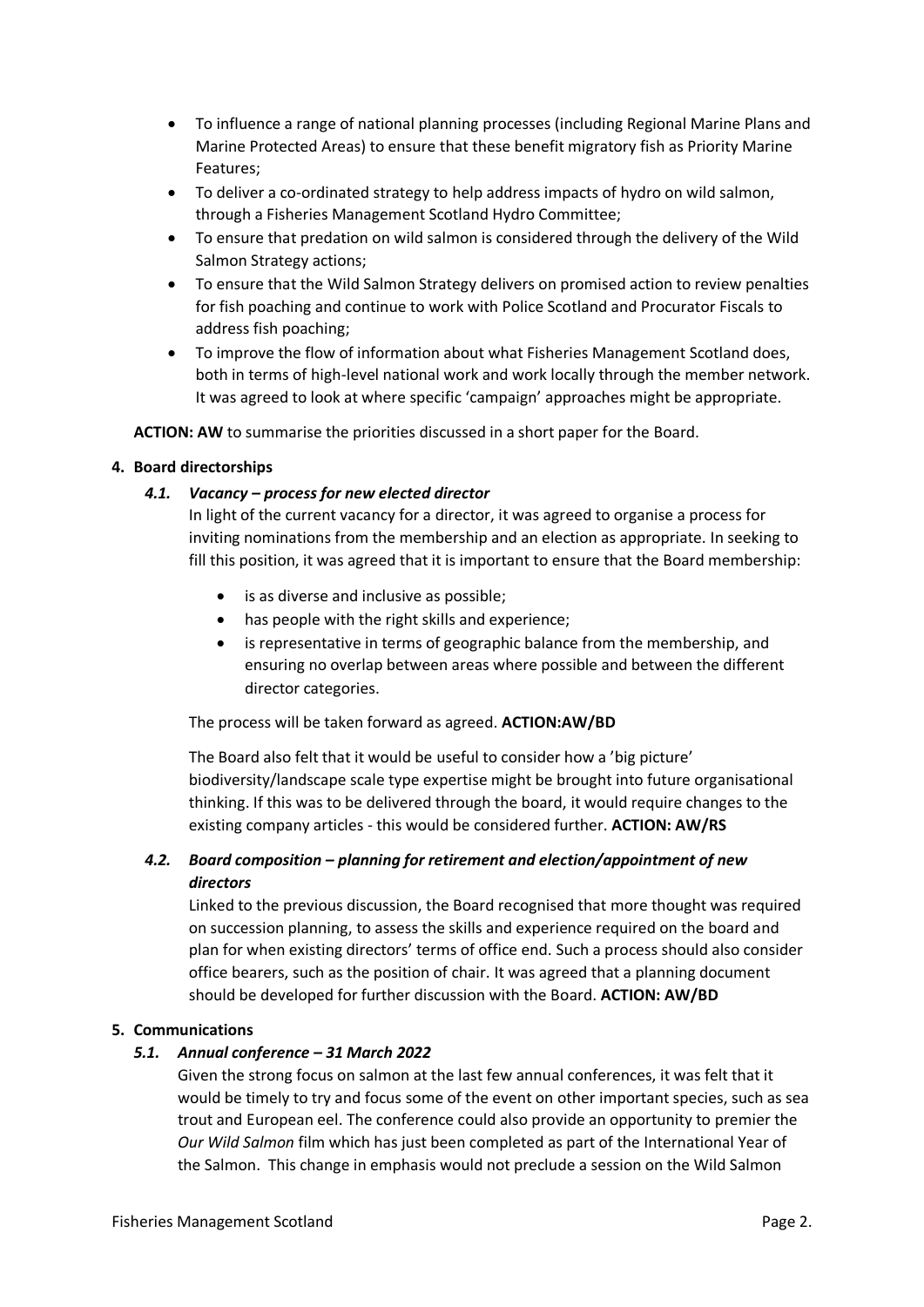Strategy, given the work that is already planned for 2022. The Board were comfortable with this approach, and a draft programme will be developed and shared with the Board in due course. **ACTION: AW/BD**

## *5.2. Website*

The Board were advised that the new website was now live. It has not yet been formally launched however this will take place shortly. The new site is much more comprehensive than the previous site and provides greater information about what Fisheries Management Scotland and members do. The site will be a powerful tool to highlight the range of issues we are addressing and our priorities. It will also be used in tandem with social media to provide a greater insight into specific work areas. The website is aimed at a number of target audiences, and the content has been developed accordingly.

# *5.3. Film project*

The film project, grant funded by NASCO and International Year of the Salmon (IYS) will be completed by the end of January. The pandemic has delayed delivery, however extensions were granted to all IYS projects to accommodate this. The project comprises six films. The main feature - Our Wild Salmon - covers many of the pressures wild salmon face and how Fisheries Management Scotland and members are addressing these. Five individual films will cover a range of topics, including artificial salmon stocking, monitoring, enforcement, habitat and barriers to fish migration. There will also be a series of 'shorts' to assist in promotion of the films across social media and other channels.

# **6. Staffing**

# *6.1. SFCC*

**Sean Dugan** - AW informed the Board that Sean Dugan, SFCC Manager has been offered a job with Kyle Fisheries and he will leave SFCC in mid-March. The Board recognised the significant contribution that Sean has made to SFCC and Fisheries Management Scotland and wished him well in his new role. The recruitment of a replacement is being discussed with the SFCC Management Committee, with a view to starting the recruitment process as soon as possible. Once the criteria/salary range has been agreed by SFCC, the Board will be informed. **ACTION: AW**

**Leanne Munro** – AW reported that Leanne Munro has now joined SFCC on secondment from Kyle Fisheries. Leanne will undertake the role of Data Coordinator to support the SFCC Manager and members. The role will focus on compiling online training resources, developing tablet-based field data collection forms and developing data collection protocols.

## *6.2. Administrative role*

The Chairman reminded the Board about the financial support provided by the Missing Salmon Alliance and how this will help Fisheries Management Scotland address the priorities highlighted earlier. More specifically, this will allow the recruitment of part-time administrative support which will help free up more time for priority activity. AW and AB have been exploring the possibility of sharing administrative support between Fisheries Management Scotland and the Forth Rivers Trust, which could be a full-time role between the two organisations. The Board agreed that in principle this would make sense and both AW and AB were asked to share the job specification and take this forward. **ACTION: AW/AB.**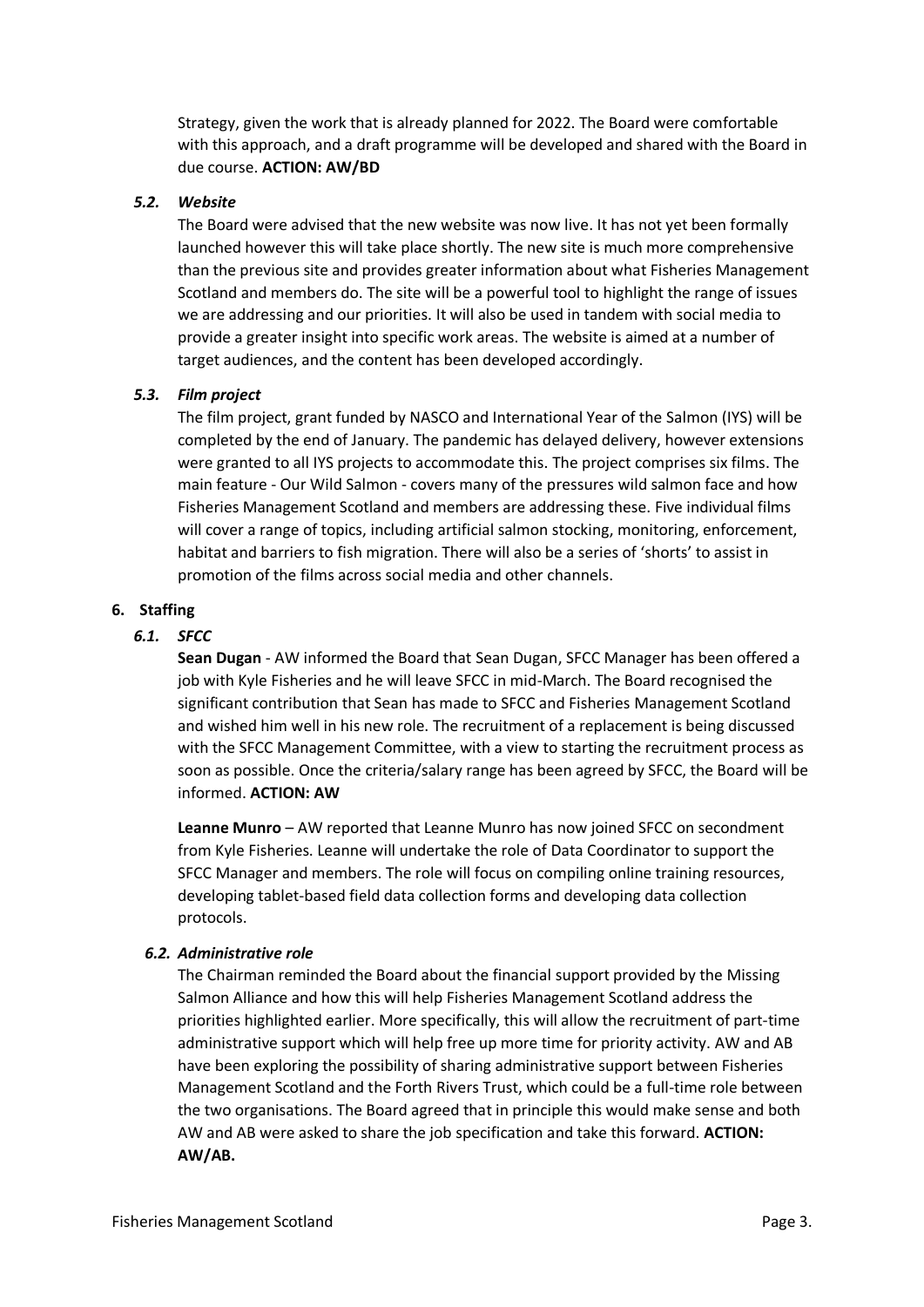## **7. Staff updates & current issues**

## *7.1. Wild salmon strategy*

AW reported that the strategy had been published and circulated to the membership. As anticipated, the strategy is a high-level document and an implementation plan will provide the detail on how it will be delivered. The strategy recognises the situation facing wild salmon and is ambitious. The priority and challenge will be in ensuring that it is implemented in full. The Board highlighted a number of priorities, including core funding for fisheries management, strategic project funding, specific areas within the salmon legislation, and achieving satisfactory outcomes for policy priorities such as aquaculture, enforcement, predation and renewables. It was agreed that the implementation plan will be critical. An advisory group will oversee this process and AW will keep the Board updated. **ACTION: AW**

# *7.2. Aquaculture*

CM provided an update on a range of areas relating to aquaculture policy with an emphasis on the protection of wild salmonids.

SEPA have published a consultation paper seeking views on proposals for managing interaction between sea lice from aquaculture and wild Atlantic salmon in Scotland. Engagement with the relevant Fisheries Management Scotland members is now underway prior to submitting a response to this consultation. CM highlighted a number of areas that need to be progressed including regulation of existing farms, protection of sea trout and suitable monitoring to assess progress. These issues will be developed further with Fisheries Management Scotland members and highlighted in our consultation response and wider engagement with SEPA.

Monitoring data from both seine netting and fyke nets used last year to assess sea lice infestation pressure on sea trout has been compiled and published on the Fisheries Management Scotland website. Sea lice infestation was a concern in several areas of the West Coast, and this has been highlighted to Marine Scotland and SEPA. CM is organising a meeting to discuss the approach to monitoring in 2022 with SEPA and Marine Scotland.

An overview of environmental management plans (EMPs) for fish farm sites is ongoing and CM is supporting members in end of cycle review meetings as necessary. We continue to engage in the EMP process to ensure that the adaptive management mechanisms are as effective as possible, in advance of the new regulatory system.

Funding for the West Coast Tracking Project – a partnership project between the Atlantic Salmon Trust, Marine Scotland and Fisheries Management Scotland – was confirmed for 2022 at the end of last year. The data is now being analysed and partners are working on an animation to summarise the work so far which will be published over the next couple of months.

# *7.3. Enforcement*

BD has been liaising with the Head of Wildlife and Environmental Crime Unit at the Crown Office and Procurator Fiscal Service (COPFS). There is a new team of specialist wildlife crime fiscals in place and it has been agreed that Fisheries Management Scotland will coordinate training for the new procurator fiscal team. This will be discussed at the next meeting of the Enforcement Committee in early February. There is also the possibility of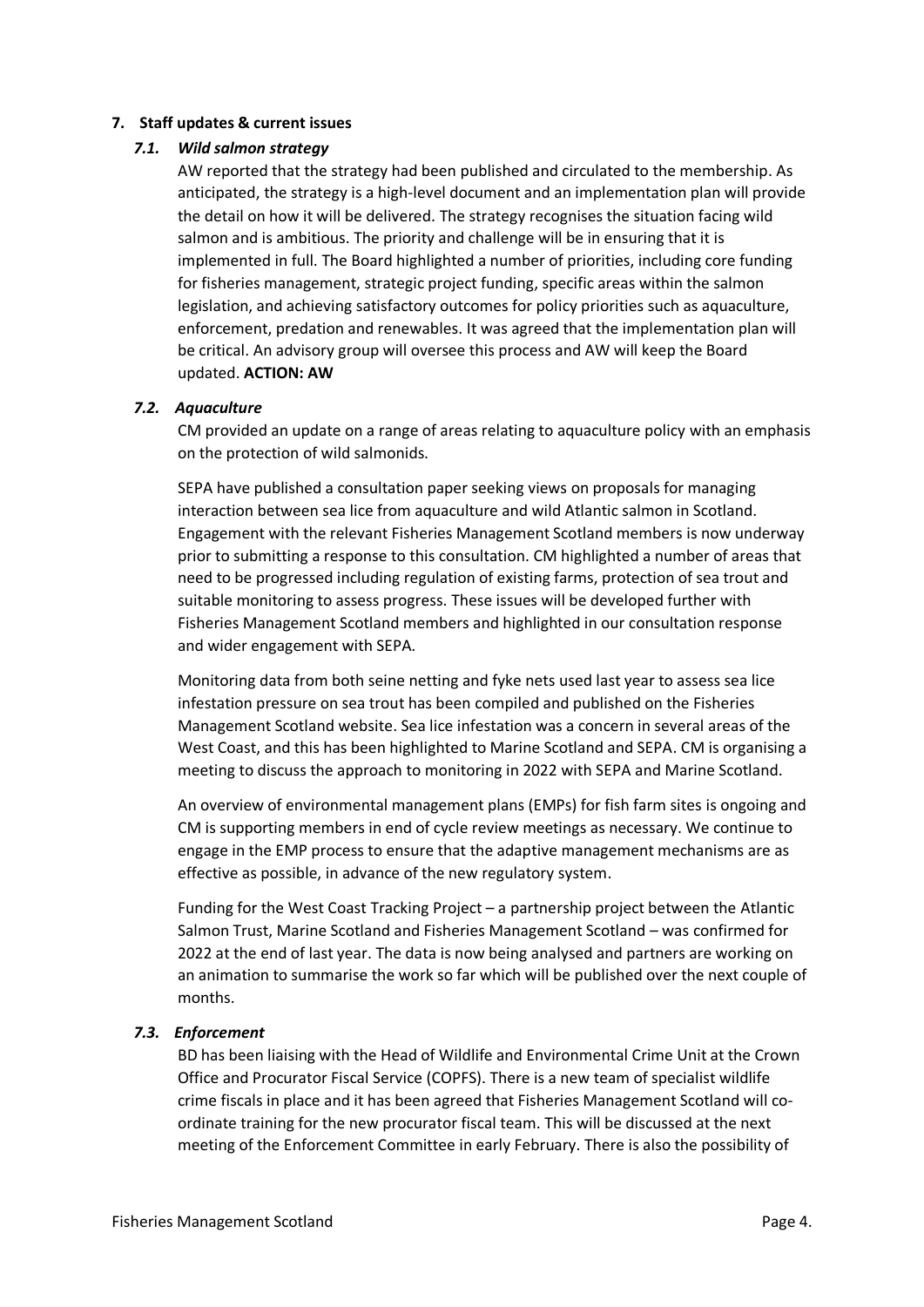enhancing this approach with some online training resources specifically aimed at COPFS and Police Scotland.

Work will begin next year with Castabroad media to develop short films to support enforcement training. As confirmed at the previous Board meeting, the Forth DSFB have made some funding available to deliver this and IFM Scottish Branch have also now also agreed to support this. A project meeting will be held early in 2022 and a specification, with a proposal to include some Fisheries Management Scotland support, will be shared with the Board. **ACTION: BD**

# *7.4. SEPA*

AW provided an update on engagement with SEPA. Discussions are underway with the Land and Water Team to consider where SEPA will review their processes and approach – initial discussions have focussed on licensing (including engagement with DSFBs and Trusts), water resource management (including drought response, and CAR licence reviews), water quality and barriers to fish migration. Fisheries Management Scotland are regularly contacted by members regarding regulation of impacts on the water environment and AW emphasised the need to document and report local issues. It was recognised that Environmental Standards Scotland (ESS) have an important role to play and there are a number of engagement events planned by ESS to allow the public to find out more about their role. Information on these events have been shared with Fisheries Management Scotland members.

## *7.5. Projects & funding*

BD summarised the grants received/distributed to members during 2021 for delivery of a range of national projects. These grants total nearly £620,000 and covered:

- National electrofishing programme (Marine Scotland/Crown Estate Scotland)
- Aquaculture zone wild fish monitoring (Marine Scotland/Crown Estate Scotland)
- Adult sampling programme (Marine Scotland)
- Pressure tools for salmon (Marine Scotland)

Given the that the receipt of grants will mean that turnover for 2021-22 will exceed £500k, it was agreed to clarify what implications this may have for audit or other requirements. **ACTION: BD**

## **8. AOB**

## **Nominating an alternate to attend a Board meeting**

SS is unable to attend the March meeting and asked whether it is possible to send an alternative representative. It was confirmed that this is possible under the terms of the articles and is subject to the approval of the directors. The directors approved this request. It was agreed that for this and future requests, any alternate representative should be from the same organisation as the director.

**Biodiversity** – LH asked about progress in relation to the Environment Bill. AW advised that work is underway on developing a biodiversity strategy (and 5-year delivery plan), and that the Scottish Government will aim to introduce a Natural Environment Bill in Year 3 of this Parliament.